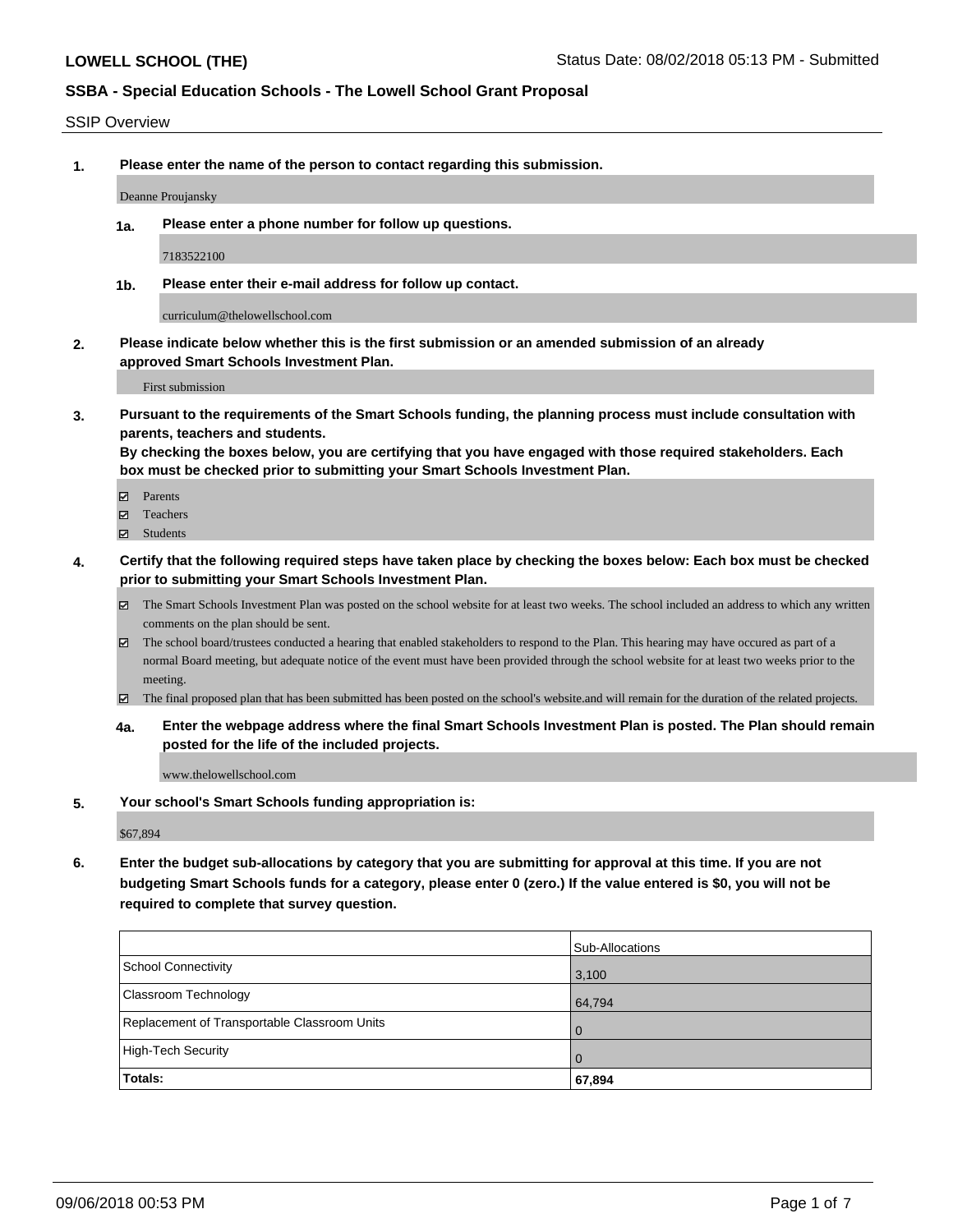School Connectivity

**1. Describe how you intend to use Smart Schools funds for high-speed broadband and/or wireless connectivity projects in school buildings.**

• Connectivity for High School and new switches. Install 5 new Access Points for Wireless Internet throughout the school. Install and configure new router. Configuration of wireless network.

**2. Describe how the school plans to use digital connectivity and technology to improve teaching and learning.**

The school plans to use connectivity to provide WiFi access in every classroom throughout the building. This is critical for using the iPads to promote learning. Our past experience with our connectivity includes failed connections to the internet, which have made it difficult for the students to use the iPads and other technology we presently have. By making these improvements, teachers will be able to plan and execute lessons effectively with the use of reliable and adequate technology connections.

**3. Does your School Connectivity project require new construction or substantially altered space and result in capitalized cost in excess of \$100,000?**

No

#### **4. If you are submitting an allocation for School Connectivity complete this table.**

**Note that the calculated Total at the bottom of the table must equal the Total allocation for this category that you entered in the SSIP Overview overall budget.** 

|                                            | Sub-Allocation |
|--------------------------------------------|----------------|
| Network/Access Costs                       | 1,775          |
| <b>Outside Plant Costs</b>                 | $\overline{0}$ |
| School Internal Connections and Components | 1,325          |
| Professional Services                      | $\Omega$       |
| Testing                                    | $\mathbf 0$    |
| Other Upfront Costs                        | $\Omega$       |
| <b>Other Costs</b>                         | $\mathbf 0$    |
| Totals:                                    | 3,100          |

**5. Please detail the type, quantity, per unit cost and total cost of the eligible items under each sub-category. This is especially important for any expenditures listed under the "Other" category. All expenditures must be eligible for tax-exempt financing to be reimbursed with Smart Schools funds. Sufficient detail must be provided so that we can verify this is the case. If you have any questions, please contact us directly through smartschools@nysed.gov. Add rows under each sub-category for additional items, as needed.**

| Select the allowable expenditure | Item to be purchased                           | Quantity | Cost per Item | <b>Total Cost</b> |
|----------------------------------|------------------------------------------------|----------|---------------|-------------------|
| type.                            |                                                |          |               |                   |
| Repeat to add another item under |                                                |          |               |                   |
| each type.                       |                                                |          |               |                   |
| <b>Connections/Components</b>    | Installation and configuration of<br>equipment |          | 1,200         | 1,200             |
| Network/Access Costs             | 24 port Ubiquiti Edge Switch Lites             | 3        | 225           | 675               |
| Network/Access Costs             | <b>UAP-AC-LR Access Points</b>                 | 4        | 125           | 500               |
| Network/Access Costs             | UAP-AC-PRO Access Point                        |          | 200           | 200               |
| <b>Connections/Components</b>    | Cables for switches                            |          | 125           | 125               |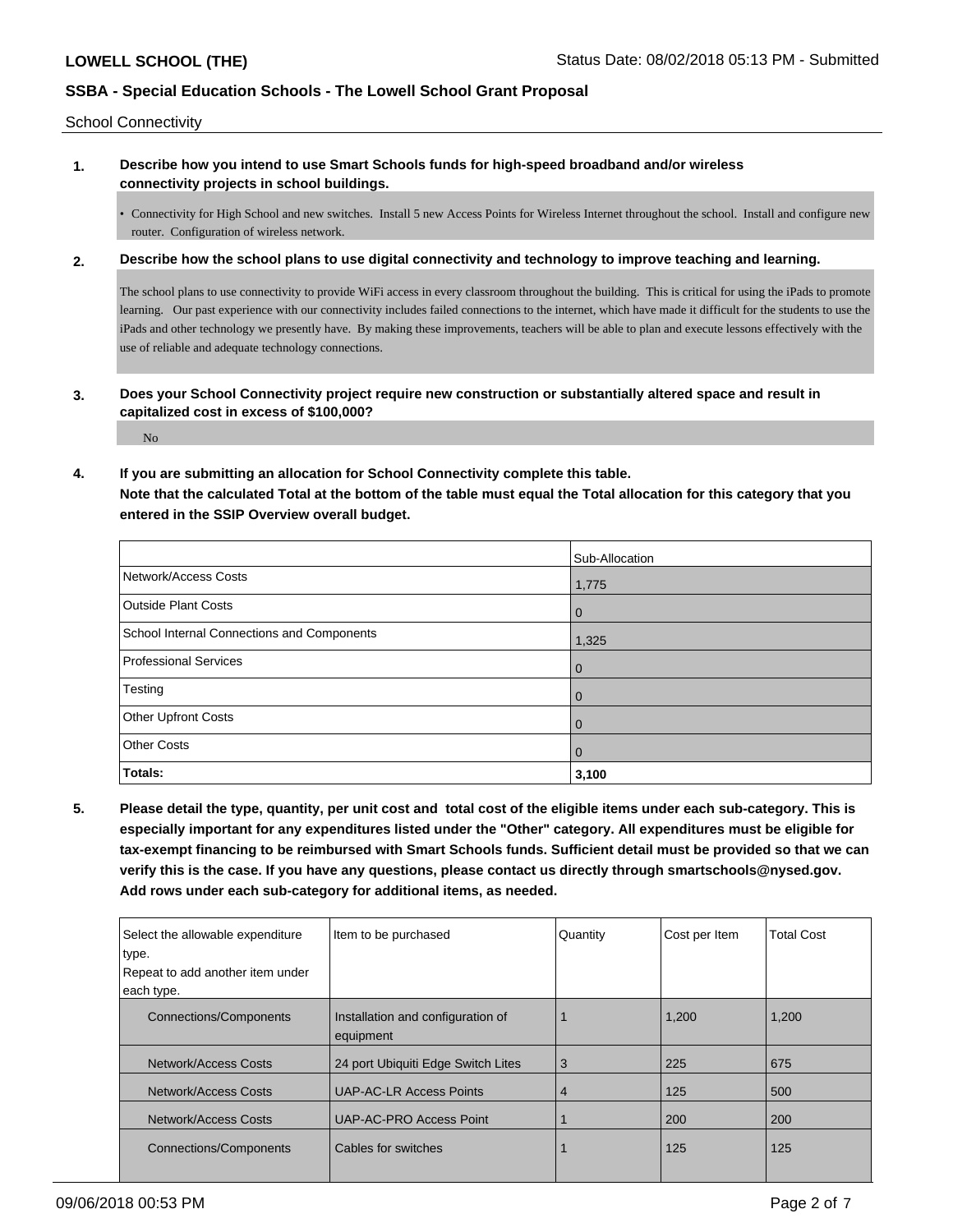School Connectivity

| Select the allowable expenditure | Item to be purchased     | Quantity | Cost per Item | <b>Total Cost</b> |
|----------------------------------|--------------------------|----------|---------------|-------------------|
| type.                            |                          |          |               |                   |
| Repeat to add another item under |                          |          |               |                   |
| each type.                       |                          |          |               |                   |
| Network/Access Costs             | Ubiquiti Edge Router PRO |          | 400           | 400               |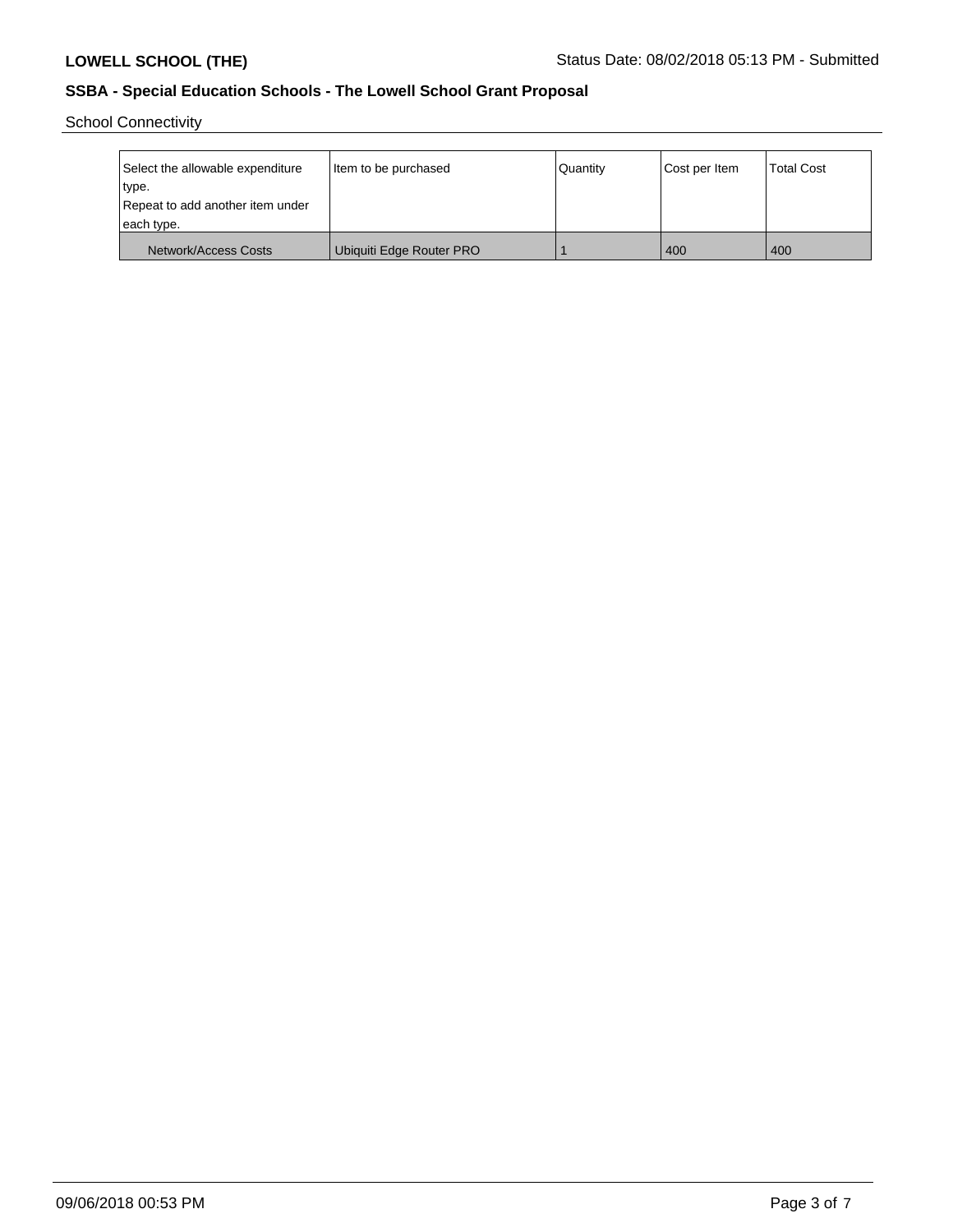Classroom Learning Technology Equipment (Devices)

**1. Describe the devices you intend to purchase and their compatibility with existing or planned platforms or systems.**

We intend to purchase 7 Interactive Whiteboards for our classrooms and 64 iPads for our students. Rooms are hard-wired for computer and smart board usage.

#### **2. Describe how the proposed technology purchases will improve teaching and learning inside or outside of the classroom.**

**Smart boards** will be installed in our classrooms. The SMART board is an interactive presentational device that addresses the diverse abilities and multiple learning styles of The Lowell School students. Teachers will be able to present common core curriculum utilizing visual, auditory and tactile stimuli. Kinesthetic learners can manipulate text and images with the touch of a finger. The Smart board helps students stay focused and engaged. Interactive features incude:

- Shared reading informational text, stories, poems can be projected on the Smart board teachers can highlight words, sentences and move text in documents and in websites
- Multisensory learners benefit from Smart board math tools geometric shapes, angles, graphs, number lines, fractions. Teachers customize lessons and students demonstrate skills and concepts by manipulating hands-on tools.
- Student iPads connect to the Smart board Students create presentations and activities on their iPads which can then be projected onto the SMART Board. Students can download lessons from the teacher, complete assignments on their iPads, and then beam them back to the SMART Board for display and discussion.
- Online resources Teachers access many educational websites to teach and reinforce interactive lessons, including MobyMax, Reading A-Z, WorldbookOnline, Quizlet, BrainPop, GoMath and Scholastic.

Utilizing Smart boards will ensure that our teachers have access to the latest technology enabling our learning disabled students to develop the 21st century skills needed to succeed in today's world.

**iPads** support and enhance core curriculum instruction.

- Enables struggling readers to engage with text through the use of e-books which allow students to read text with audio support, word-by-word tracking, and picture animation
- Provides text-to-speech building student comprehension of literature as well as content area material
- Provides the definition and pronunciation of any word on the screen by simply touching it and to add notes or highlighting to any section of text by tapping the screen.
- Facilitates responses to text Apps for educational purposes allow users to type or write on top of printed text or other backgrounds, to add pictures from the photo library, to insert symbols and stamps, and to graphically organize responses in virtually limitless ways.
- Provides options for the reader to record and replay their own voice with the text enhancing reading fluency
- Captures photos or videos for inclusion in classroom projects
- Apps for educational purposes allow students to research topics, take notes and write reports
- Keyboarding facilitates the completion of written assignments including students with poor graphomotor ability
- Executive functioning- The iPad will help students organize classwork, homework and schedules

The iPad program will help our students meet New York State standards and acquire literacy and math skills for life. This will allow our students to become productive self-sufficient citizens.

**3. To ensure the sustainability of technology purchases made with Smart Schools funds, schools must have a plan to maintain and support technology purchases reimbursed with Smart Schools funds. This sustainability plan should support recurring costs of use that are ineligible for Smart Schools funding such as device maintenance, technical support, Internet and wireless fees, maintenance of hotspots, staff professional development, building maintenance and the replacement of incidental items.**

 $\boxtimes$  By checking this box, you certify that the school has a sustainability plan as described above.

**4. Schools must ensure that devices purchased with Smart Schools funds will be distributed, prepared for use, maintained and supported appropriately. Schools must maintain detailed device inventories in accordance with generally accepted accounting principles.**

By checking this box, you certify that the school has a distribution and inventory management plan and system in place.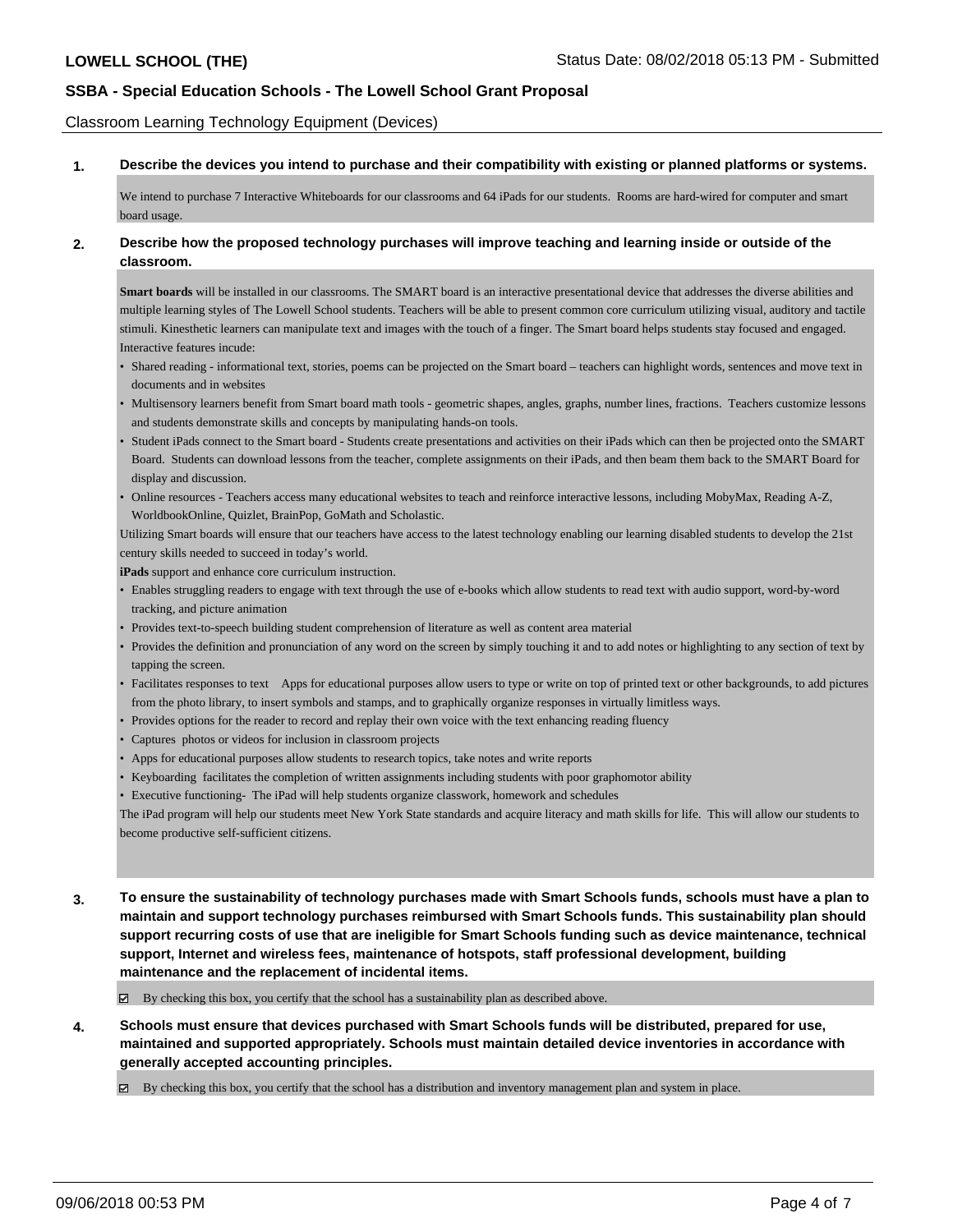Classroom Learning Technology Equipment (Devices)

**5. Schools must contact the SUNY/CUNY teacher preparation program that supplies the largest number of the its new teachers to request advice on innovative uses and best practices at the intersection of pedagogy and educational technology.**

By checking this box, you certify that you have contacted the SUNY/CUNY teacher preparation program that supplies the largest number of your new teachers to request advice on these issues.

**5a. Please enter the name of the SUNY or CUNY Institution that you contacted.**

Queens College

**5b. Enter the primary Institution phone number.**

718 997 5302

**5c. Enter the name of the contact person with whom you consulted and/or will be collaborating with on innovative uses of technology and best practices.**

Carol Hacker/Michelle Frabone

**6. If you are submitting an allocation for Classroom Educational Technology, complete this table. Note that the calculated Total at the bottom of the table must equal the Total allocation for this category that you entered in the SSIP Overview overall budget.**

|                          | Sub-Allocation |
|--------------------------|----------------|
| Interactive Whiteboards  | 33,497         |
| Computer Servers         | l O            |
| <b>Desktop Computers</b> | l O            |
| Laptop Computers         | l O            |
| <b>Tablet Computers</b>  | 29,436         |
| <b>Other Costs</b>       | 1,861          |
| Totals:                  | 64,794         |

**7. Please detail the type, quantity, per unit cost and total cost of the eligible items under each sub-category. This is especially important for any expenditures listed under the "Other" category. All expenditures must be capital bond eligible to be reimbursed with Smart Schools funds. If you have any questions, please contact us directly through smartschools@nysed.gov.**

**Add rows under each sub-category for additional items, as needed.**

| Select the allowable expenditure | Item to be purchased     | Quantity | Cost per Item | <b>Total Cost</b> |
|----------------------------------|--------------------------|----------|---------------|-------------------|
| type.                            |                          |          |               |                   |
| Repeat to add another item under |                          |          |               |                   |
| each type.                       |                          |          |               |                   |
| Interactive Whiteboards          | Interactive Whiteboards  |          | 4,785         | 33,495            |
| <b>Tablet Computers</b>          | Ipads                    | 64       | 460           | 29.440            |
| <b>Other Costs</b>               | Ipad case with Keyboards | 60       | 31            | 1,860             |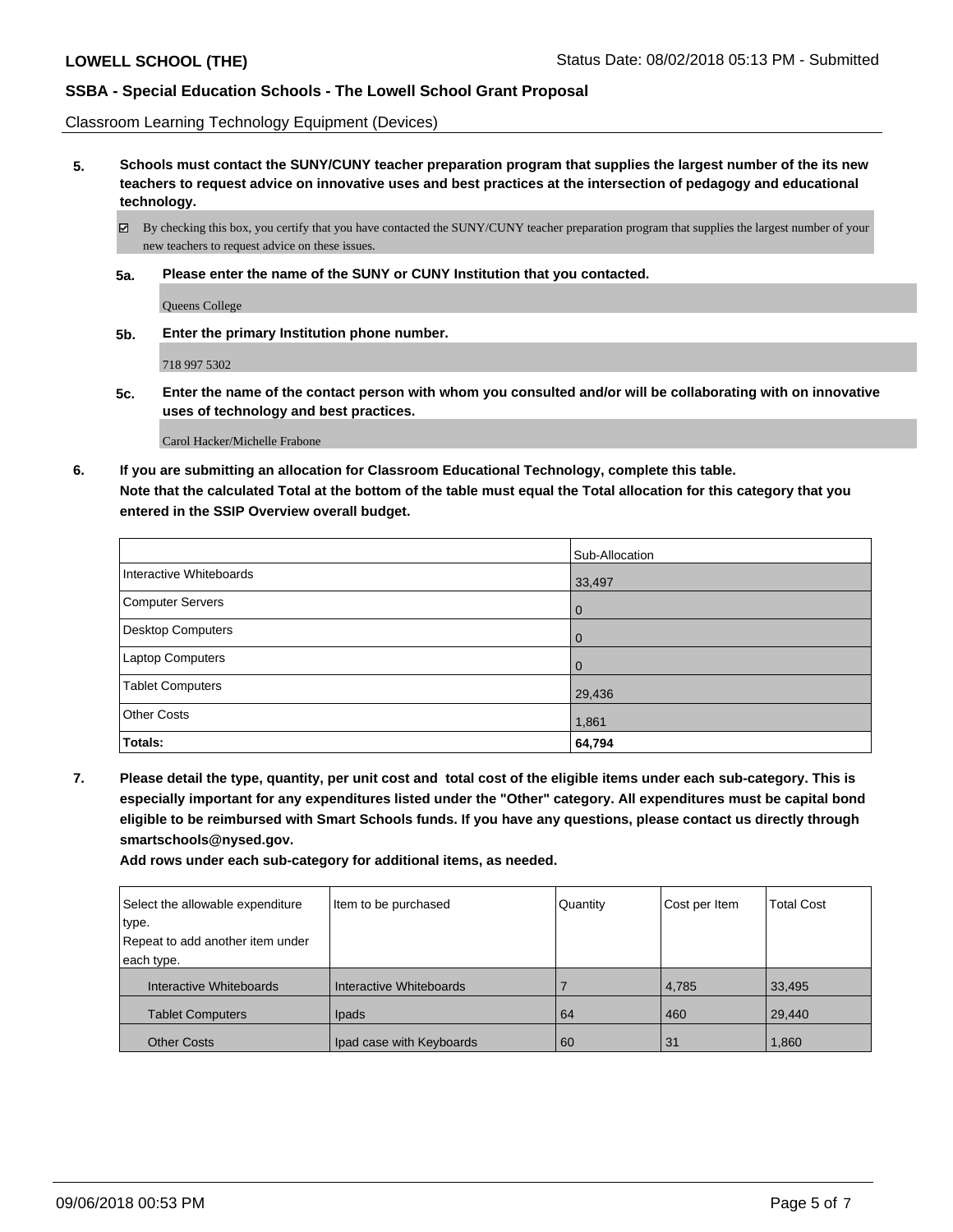Replace/Modernize Transportable Classrooms

**1. Describe the school's plan to construct, enhance or modernize education facilities to provide high-quality instructional space by replacing transportable classrooms.**

(No Response)

**2. Does your Classroom Trailer project require new construction or substantially altered space and result in capitalized cost in excess of \$100,000?**

(No Response)

**3. If you have made an allocation for Replace Transportable Classrooms, complete this table. Note that the calculated Total at the bottom of the table must equal the Total allocation for this category that you entered in the SSIP Overview overall budget.**

|                                                | Sub-Allocation |
|------------------------------------------------|----------------|
| Construct New Instructional Space              |                |
| Enhance/Modernize Existing Instructional Space |                |
| Other Costs                                    |                |
| Totals:                                        | 0              |

**4. Please detail the type, quantity, per unit cost and total cost of the eligible items under each sub-category. This is especially important for any expenditures listed under the "Other" category. All expenditures must be capital bond eligible to be reimbursed with Smart Schools funds. If you have any questions, please contact us directly through smartschools@nysed.gov.**

**Add rows under each sub-category for additional items, as needed.**

| Select the allowable expenditure | Item to be purchased | Quantity      | Cost per Item | <b>Total Cost</b> |
|----------------------------------|----------------------|---------------|---------------|-------------------|
| ∣type.                           |                      |               |               |                   |
| Repeat to add another item under |                      |               |               |                   |
| each type.                       |                      |               |               |                   |
| (No Response)                    | (No Response)        | (No Response) | l 0           |                   |